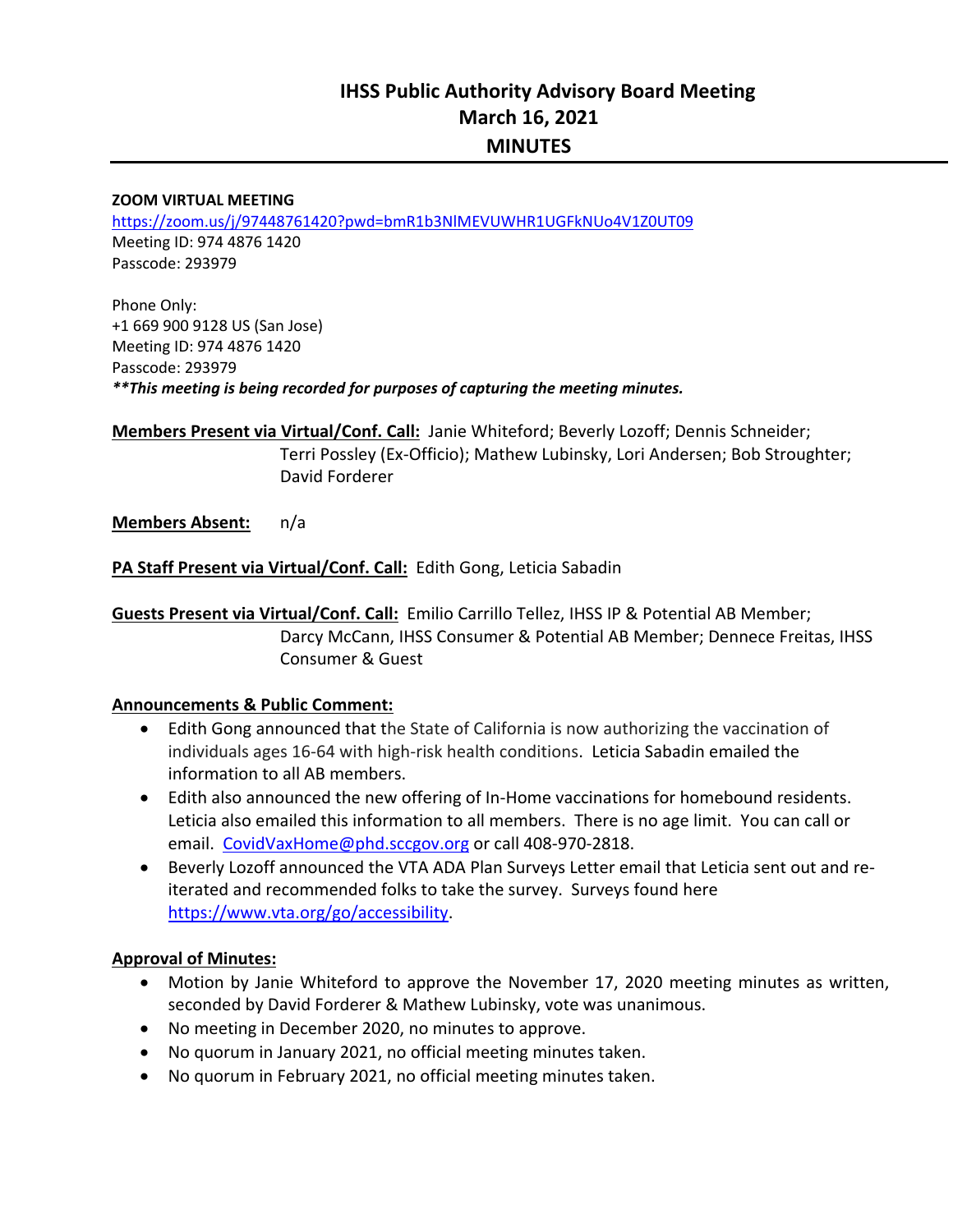## **Update on the Change in By‐Laws:**

- **•** Terri Possley had updates regarding the By-Laws. The  $1<sup>st</sup>$  part was that County Council updated the ordinance for the by-law changes which is on the BOS agenda on March  $23^{rd}$ . The  $2<sup>nd</sup>$  part, the actual by-laws is scheduled for the BOS meeting on April 6<sup>th</sup>. She feels that we are very close to final approval.
- Beverly asked Terri if she would be attending the BOS meeting on March 23<sup>rd</sup> and Terri stated that she would try and attend and request access as a Zoom panelist in case there are questions from the BOS. Terri would let Beverly know.
- Leave on the agenda for next AB meeting.

# **Discussion RE: Issues with timesheets not being signed:**

- Damaris Ellington asked to put this on the agenda for this month. She was not in attendance.
- Edith mentioned that the specific issue that Damaris has emailed was quickly handled by PA Staff and the issue was not with the PA staff, but a delay in IHSS receiving the 426A from the consumer. The IP was happy with the service provided by PA.
- Leave on the agenda for next AB meeting.

# **Discussion RE: New members, Recruitment efforts:**

- Currently this is an 11-member board. We have 7 members. It is still difficult to get a quorum sometimes and the board is actively looking for new members.
- Hopefully with the approval of the change in By-Laws, we will be more successful in obtaining a quorum and conducting and approving pertinent AB meeting items.
- Emilio Carrillo's application is still pending. Janie and Beverly will be making phone calls to each BOS office to advocate and help get his application through the approval process. Leticia will email Janie and Beverly the contact numbers for the BOS and their aides.
- Darcy McCann is in the process of getting her application submitted and sent to the BOS. Darcy will let Leticia and/or Edith know when she has submitted her application online so they can contact the BOS and help push through her application as well.
- Beverly asked if anyone has any new ideas or suggestions as to recruiting for this board.

# **PROGRAMS REPORT**

*Below in yellow/\*asterisk were topics that were highlighted and mentioned.* 

\*The number of IP enrollments continues to be high and appointment availability is at 22+ days out. In addition, benefits calls and enrollees continues to rise steadily each month. We are in need of another staff member that can do both enrollment and benefits functions as the calls and workload are lengthening the time to return calls and complete IP enrollment. This staff member was requested for FY20/21, but the budget was flat and therefore we were unable to bring on this much needed position.

All of PA continues to assist with vaccine related questions as well. Anecdotally, we are hearing that newly enrolled IPs are asking when they can receive the vaccine during the enrollment appointment. As the vaccine situation changes on the daily basis, we continue to refer consumers and providers to sccfreevax.org for the most updated information.

**Staffing:** The Public Authority is fully staffed at this time.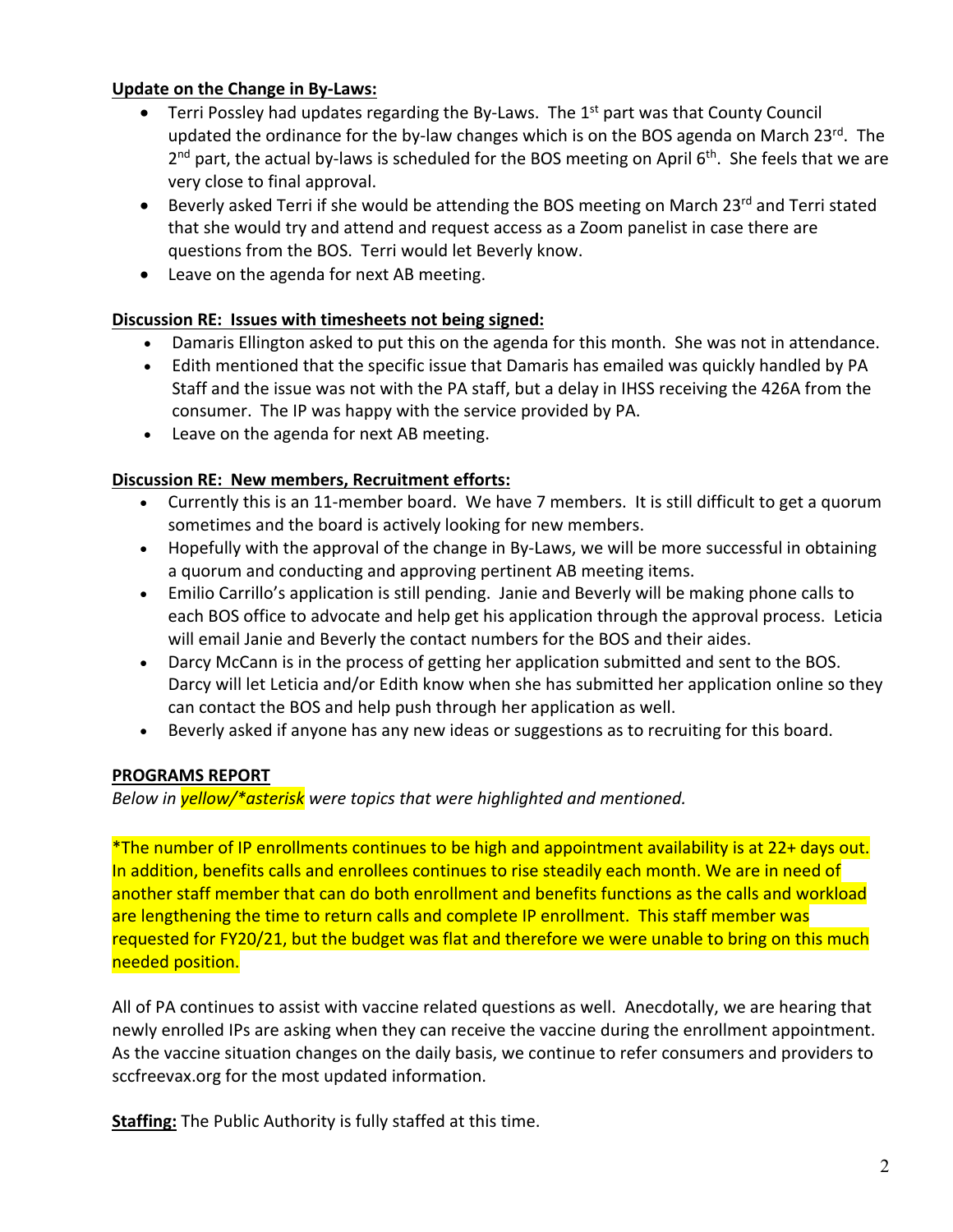## **Benefits Administration:**

There are **12,396** IPs enrolled in the Valley Health Plan with **3,834** of those in the Classic Plan and **8,562** in the Preferred Plan. **13,023** IPs are enrolled in the Dental/Vision plans. There were **53** Smart Pass VTA Cards issued.

## **Enrollment:**

Number of IPs enrolled: **447**  Number of IPs partially done: **755 (cumulative)** Fingerprints needing to be redone to date: **10** 

Scheduling an email/phone appointment is 22 days out (16 business days) from the time an IP completes the viewing of the orientation videos. As mentioned in previous reports, it is more time consuming using phone/email because IPs require additional assistance getting copies of photo IDs and SSN sent securely to the Enrollment team.

Group sessions with the union are still suspended due to the shelter in place order. LiveScan locations continue to be opened so IPs are getting background checks completed without issue.

## **Registry Services:**

Referral lists continue to be given over the phone, emailed and mailed remotely. There are **377** active IPs on the registry and **1,969** active consumers.

The Registry:

- Completed **48** new consumer intakes and reactivated **17** consumers
- Attained **40** matches
- Provided **408** new interventions with over **191 hours** spent on the interventions

**Care Coaching:** The Registry received **16** referrals for Care Coaching in February.

- **7** remote care coaching consultations were conducted
- Total active consumers **46**
- Total inactive consumers **250**

**Urgent Care Registry:** There were **32** hours of urgent care services authorized to 3 consumers.

**Emergency Backup Registry:** There were no (0) requests for an emergency backup provider this month. There are a total of **20** providers on the emergency backup registry.

**Registry Introductory Training (RIT): Two** remote RITs were held, one in English and one in Spanish.

- **22** interviews were conducted
- **44** references were calls, with **44** completed reference checks
- **21** providers attended the eRITs (12 Spanish/9 English)
- **\*20** providers were added to the registry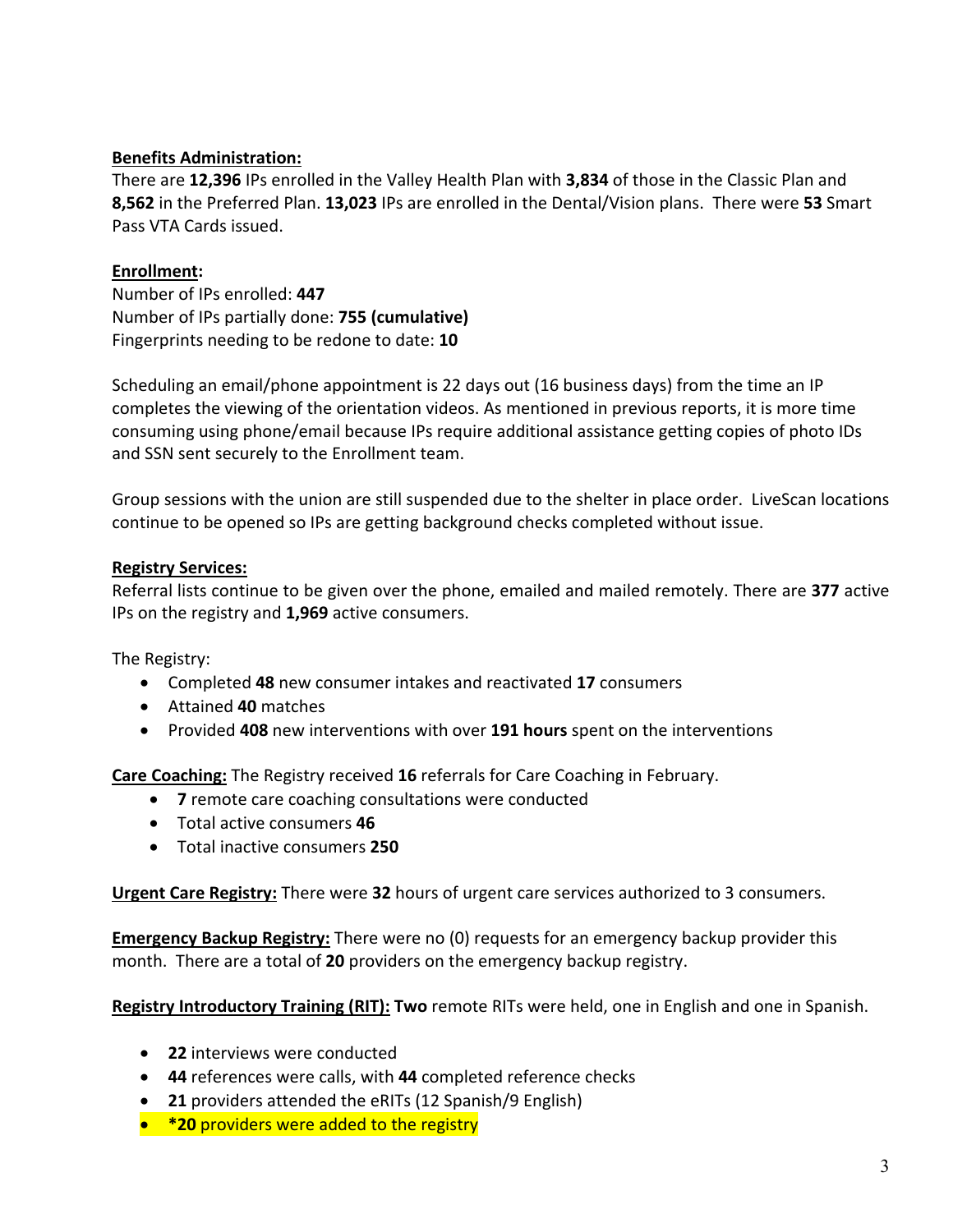**EPG (formerly PPE):** A total of **132** kits were mailed with **108** sets going to IPs and **24** sets to Consumers for a total of **1,150** masks and **2,640** pairs of gloves.

**Public Authority Phone Calls:** Calls continue to go to voicemail, are retrieved by staff and called back remotely. Therefore, only total inbound calls are reflected below and will continue until all staff return to the office. The PA received a total of **4,834** voicemails/phone calls. Breakdown of the calls:

- **Registry 1,264**
- **Enrollment 1,171**
- **General 121**
- **Benefits 1,553**
- **Training/PPE 725**

**IP Trainings:** Eleven (11) classes were held this month. 190 IPs were trained with \$4,575 made in incentive payments. Class details:

| <b>Date</b> | <b>Class</b>                  | Lang       | <b>Trained</b> | <b>Registered</b> | <b>No Show</b> | <b>Venue</b> |
|-------------|-------------------------------|------------|----------------|-------------------|----------------|--------------|
| 2/11        | <b>Mental Health</b>          | Eng        | 18             | 21                | 14%            | Cupertino    |
| 2/12        | <b>CPR</b>                    | Eng        | 13             | 16                | 19%            | San Jose     |
| 2/13        | Last Phase of Life            | Mand       | 21             | 22                | 5%             | Online       |
| 2/19        | <b>First Aid</b>              | Eng        | 12             | 15                | 20%            | San Jose     |
| 2/23        | <b>Cancer Care Basics</b>     | Eng        | 21             | 22                | 5%             | Online       |
| 2/23        | <b>Understanding Diabetes</b> | Span       | 14             | 25                | 44%            | Online       |
| 2/24        | The Skilled Care Provider     | <b>Eng</b> | 23             | 24                | 4%             | Online       |
| 2/25        | <b>Cancer Care Basics</b>     | Span       | 16             | 24                | 29%            | Online       |
| 2/25        | Safety & Infection Prevention | Eng        | 20             | 23                | 13%            | Online       |
| 2/27        | <b>Mental Health</b>          | Viet       | 13             | 13                | 0%             | Online       |
| 2/27        | <b>Mental Health</b>          | Mand       | 19             | 22                | 14%            | Online       |

**Electronic Time Sheets:** The combined adoption rate reached **99.8%**. Providers reached **99.7%** and Consumers reached **99.9%.**

**Direct Deposit: 64.7%** of IPs are using direct deposit.

**Sick Leave Update: 26,465** active IPs have accrued 16 hours of sick leave. **1,114** have claimed some hours and **2,564** have claimed all 16 hours so far.

**\*SEIU Collective Bargaining:** The first collective bargaining meeting is scheduled for Friday, March 5. Friday afternoons from 1‐5PM are being held for on‐going meetings.

## **CAPA REPORT**

*Below in yellow/\*asterisk were topics that were highlighted and mentioned.* 

The CAPA Board met on February 25.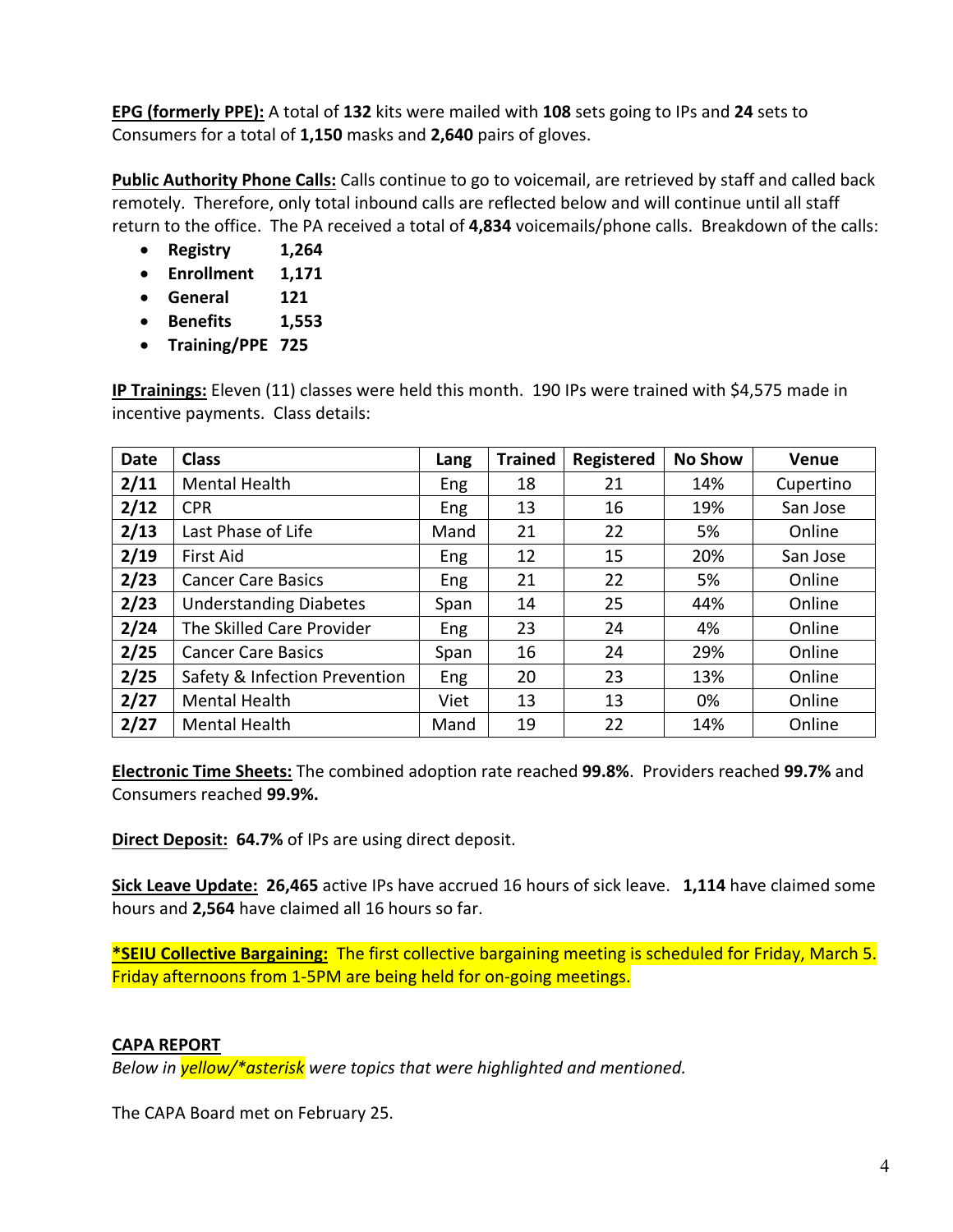**State Budget Overview:** Two hearings regarding the FY21/22 state budget are scheduled for March 2 and March 3. The deadline for all budget proposals is Feb. 26.

# \*The following issues are of concern for IHSS/PAs:

- IHSS 7% cut restoration. Asking for a permanent repeal of this cut versus getting approval each year to suspend the cut until the next fiscal year. Concern is that the language is difficult to understand, although there is growing bi‐partisan support to reject Governor's proposal to address the cut next year. Looming recall is also and issue if not addressed this year.
- Collective Bargaining/County Memo of Effort (MOE). Starting Jan 2022, the 65/35% will flip to the county pays 65% and state pays 35% plus, counties will have to pay 100% over the state minimum wage (10% over 3 rule). Proposal supported by CWDA, CSAC, and Unions to maintain existing collective bargaining fiscal structure.
- IHSS Electronic Forms. Sponsoring request with CWDA for \$5M for counties and PA to be able to use electronic forms. Suggest that state update electronic portal so consumers and provider forms can be submitted using e‐signatures.
- Medi-Cal Assets Test. Sponsoring by Justice in Aging and has been supported by CAPA in the past.
- APS & Home Safe. Proposal Sponsored by CWDA and Justice in aging; CAPA is supporting.
- CalAIM. Adds \$1.1B to Medi-Cal. MCO getting rate increase for enhanced care management and in‐lieu of service. In‐lieu of service is used to pay for personal care services. It is likely that some form of this will pass, but not clear on the impact to IHSS.
- Expecting budget bill from UDW regarding collective bargaining penalty when wage agreements are not renegotiated.

Legislation: CAPA's legislative watch list includes the following bills.

## **\*AB 339 (Lee) Brown Act: Translations & Remote Access**

Requires all meetings, including teleconferences/video conferences, to provides closed captioning services and translation services in 10 most-spoken languages, other than English. Would require those persons commenting in a language other than English to have double the amount of time as those giving a comment in English, if time restrictions on public comment are utilized, except as specified. *Position: Concerns*

# **AB 344 (Flora) SOC 846 Retention**

Change indefinite retention of SOC 846 to 7 years. *Position: Sponsor* 

# **AB 361 (Rivas) Brown Act/COVID**

This bill would authorize a local agency to use teleconferencing without complying with the teleconferencing requirements imposed by the Brown Act for the purpose of declaring or ratifying a local emergency, during a declared state or local emergency, when state or local health officials have imposed or recommended measures to promote social distancing. The bill would require legislative bodies that hold teleconferenced meetings under these abbreviated teleconferencing procedures to give notice of the meeting and post agendas, to allow members of the public to access the meeting and address the legislative body and offer public comment. *Position: Support*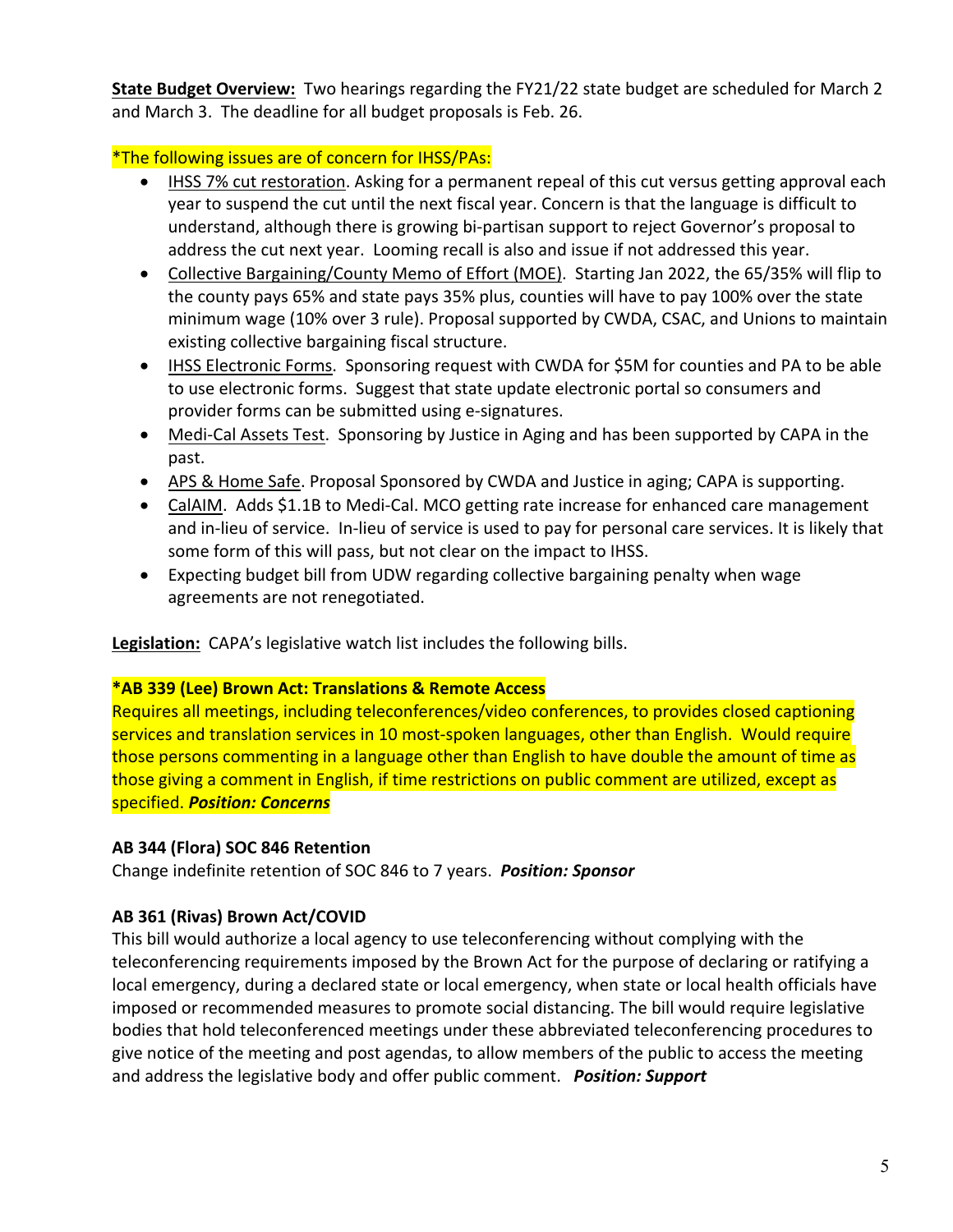## **AB 473 & AB 474 (Chau) Public Records Act & IHSS Provider Records**

The California Public Records Act requires state and local agencies to make their records available for public inspection, unless an exemption from disclosure applies. This bill would recodify and reorganize the provisions of the act; it is intended to be entirely non‐substantive in effect. The bill would contain related legislative findings and declarations and become operative on January 1, 2023. AB 474 would only be enacted if AB 473 is operative. *Position: Pending* 

#### **AB 580 (Rodriguez) Local Emergency Planning: Vulnerable populations**

This bill would require the Director of Emergency Services to appoint representatives of the access and functional needs population to serve on existing Office of Emergency Services committees (OES) in addition to representatives from the blind/visually impaired community, persons with sensory or cognitive disabilities, and persons with physical disabilities to ensure the needs of that population are met within that system.  *Position: Support* 

#### **\*AB 703 (Rubio) Brown Act/Teleconferences**

More comprehensive bill than AB 361 that extends to all meetings of legislative bodies and committees, to allow for teleconference/video conferencing as long as access is available to the public and agendas are posted in advance. Would not require that committee member locations (such as home) be made accessible to the public. In affect, this is a permanent extension of the COVID flexibilities for meetings to allow permanent teleconference/video conferencing capabilities. *Position: Support*

#### **AB 995 (Gonzales) IHSS Providers: Paid Sick Leave**

Would increase paid provider sick leave (currently 16 hours). Would not affect paid sick leave for at least the next 1‐2 year. *Position: Watch*

## **AB 1403 (Levine) & SB 52 (Dodd) PSPS/Local Emergency**

Would allow Planned Safety Power Shutoff (PSPS or de‐energization) to qualify as a local emergency and therefore state/local agencies can request monies through Cal OES and FEMA. *Position: Support*

## **AB 1532 (B & P Committee) Nurse Practices Act/Unlicensed Workers**

Would reorganize state statute and recast provisions regarding unlicensed workers such as those IHSS providers performing paramedical services. Statue pre‐dates IHSS by almost 40 years and potential changes, even small, may affect the statue and be detrimental to the IHSS program. *Position: Pending* 

## **SB 321 (Durazo) OSHA/Household Domestic Services**

Reintroduction of last year's bill to include personal care services under OSHA. It does carve out IHSS/WPCS workers, but there are still concerns with this bill in general. *Position: Neutral* 

## **SB 648 (Hurtado) Care Facilities & IHSS**

Would allow IHSS to be allowed in Residential Care Facilities up to 60 hours of IHSS a week. *Position: Pending*

## **State Audit on IHSS: 20‐109**

The Audit was released just before the CAPA meeting. It criticized IHSS for not doing a good job and PAs for not paying enough wages. The State Auditor put a lot of emphasis on counties not submitting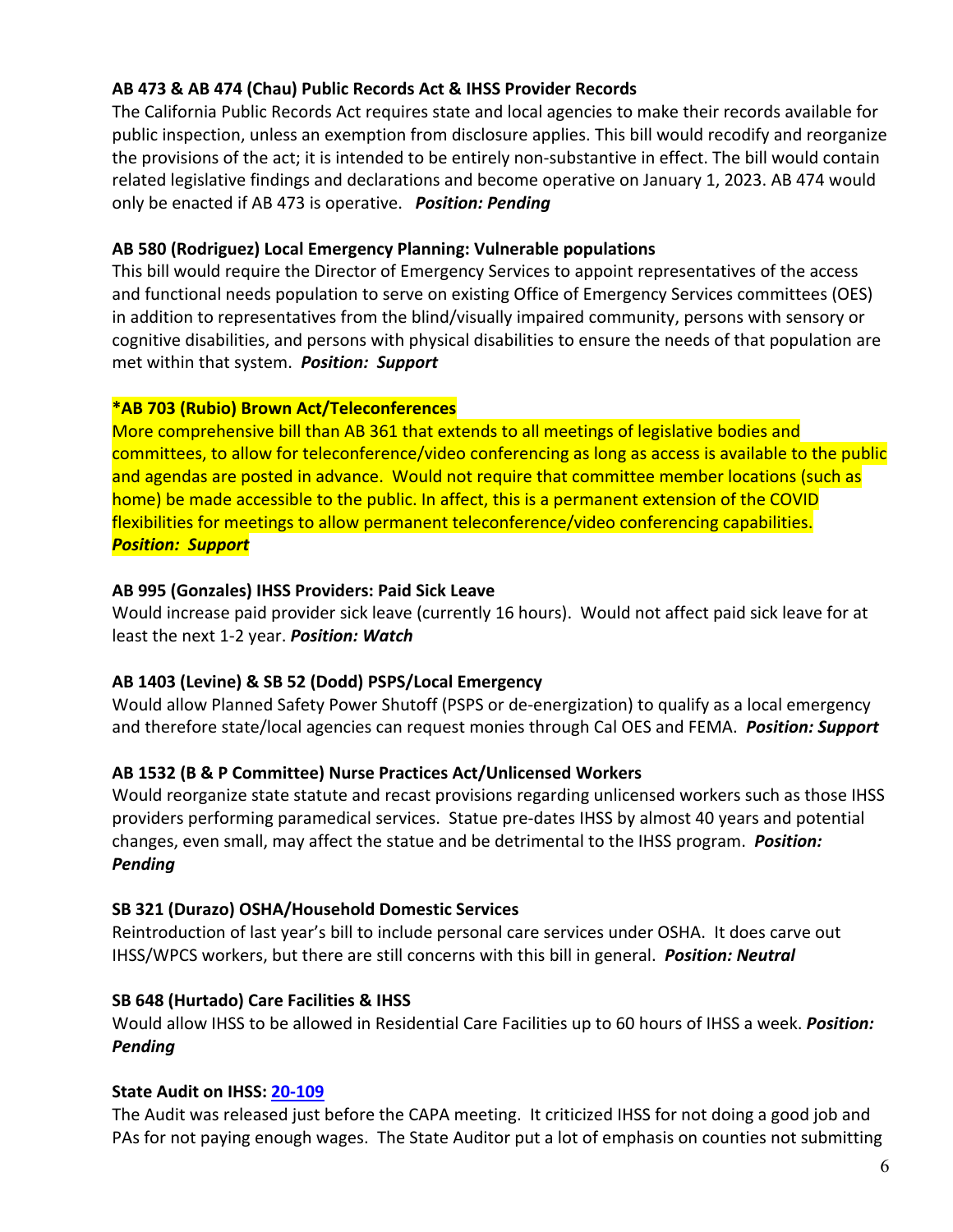an annual IHSS plan, which has not been required by the state for many, many years and something that was done in the 80's. CDSS has replied to the Auditor's report and intends to seek regulatory change to repeal the need for an annual plan from counties and the very short timeframe from the time of application approval to service provision (15 days) since so many changes have been made to IHSS since these initial regulations were developed and no longer applicable.

# **CDSS Update**

- Direct deposit/pay card is delayed until 7/1/22. CDSS website will be updated to include the notice to those who are currently not signed up for Direct Deposit.
- Federal Reimbursement (100%) is now available for PPE/EPG purchased by counties, as far back as January 2020.
- EVV 99% of providers are using EVV statewide. Stakeholder meetings continue to be on hold.

# **California IHSS Consumer Alliance Report (CICA):**

- Janie provided a brief overview of CICA's mission and purpose. CICA provides information, opportunities, education and advocacy for the improvement of the IHSS program.
- Janie announced that CICA will be offering two educational opportunities in the month of June. This is in partnership with CARA and offered to advisory committees and consumers. More information will be available soon.
- CICA has a partnership with LA county and promotes their training and educational opportunities. Janie asked AB members if they gave consent to have their email information shared with LA county.
- $\bullet$  Janie also reminded everyone about the CICA call that is scheduled for, March 17<sup>th</sup> at 10am. Leticia sent out the CICA email from Janie to all members.
- Other training topics from CICA include: recruitment efforts for advisory committees; Union partnership and how to successfully work together; how to have successful and productive advisory committee meetings to name a few.
- Santa Clara County PA Advisory Board referred to as the model throughout the State.

# **Social Services Agency Report:**

- Terri Possley reported that March is Social Worker Appreciation Month. The leadership team usually cooks breakfast for all the SWs and invites them to come and celebrate. They usually do the same thing in April for Administrative Professionals. However, since this type of celebration is not the same virtually, IHSS Leadership will wait until they can celebrate in person.
- Vaccinations for IHSS staff have been going well. As of today, Terri stated that out of 162 staff, there is possibly 16‐17 staff left to get vaccinated. The IHSS staff are able to take advantage of any surplus vaccinations that will be thrown out at the end of day after all appointments have been completed. Terri is notified via text and anyone on the "surplus list" is then notified; if they act immediately and go the surplus vaccination site, they are able to be vaccinated that evening.
- With the newly announced State letters and the authorization of vaccinations of individuals ages 16‐64 with high‐risk health conditions, Terri stated that IHSS providers only need their letter to their vaccination appointment in order to receive the vaccine.